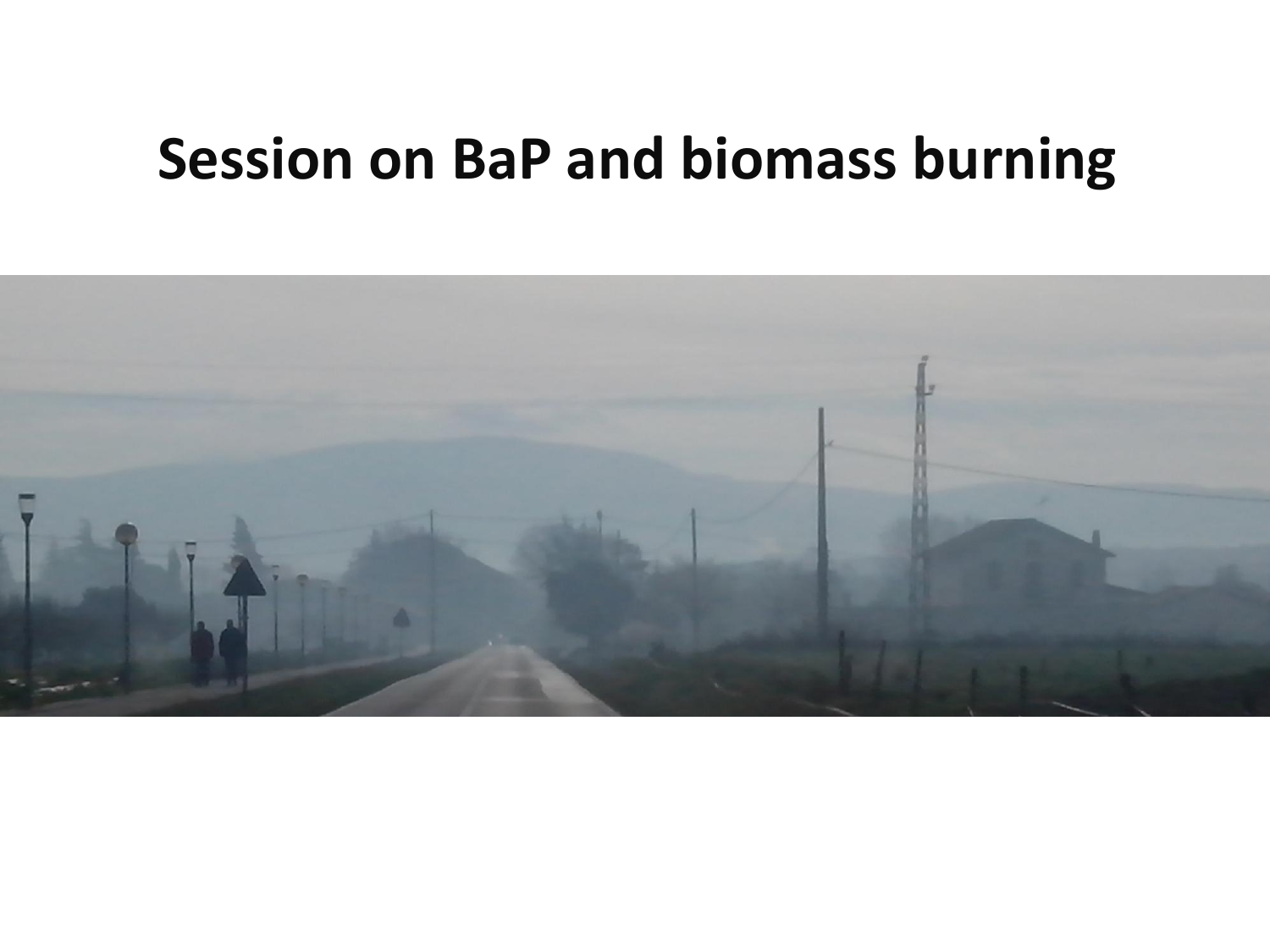*25. In a discussion on benzo(a)pyrene and wood burning, participants will address the following questions:*

*(a) What are the trends in benzo(a)pyrene emissions, concentrations and depositions? (b) What are the major sources of uncertainties? (c) What are the consequences for health? (d) How can wood-burning emission estimates be improved?*

- TFEIP and CEIP: Chris Dore and Katarina Mareckova: European emission inventories for BaP: Major sources and uncertainties (10 min)
- MSC-E: Alexei Gusev. Evaluation of B(a)P pollution in the EMEP region: temporal trends and spatial variability (15 min)
- Xavier Querol: Emission of PM and BaP from biomass burning in southern Europe (AIRUSE-LIFE+) (10 min)
- TFH: Mari-Eve Heroux: Health impact of BaP and of PM from biomass burning (10 min)
- 45 min discussion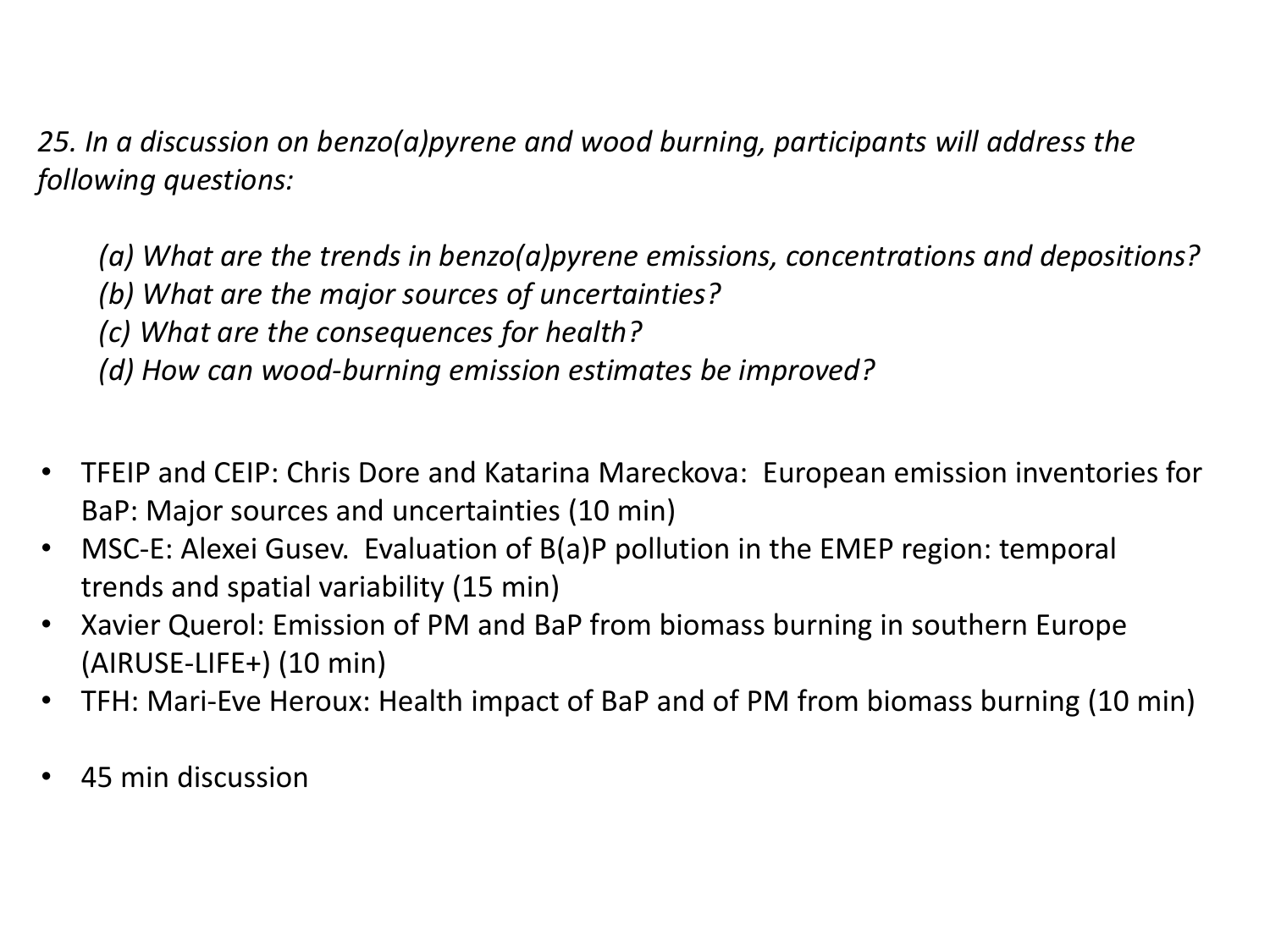|                 |                  | above certain EU and WHO reference concentrations (2011–2013) |                          |      |                                   |                |                          |
|-----------------|------------------|---------------------------------------------------------------|--------------------------|------|-----------------------------------|----------------|--------------------------|
|                 | <b>Pollutant</b> | EU reference value                                            | <b>Exposure estimate</b> |      |                                   | <b>WHO AQG</b> | <b>Exposure estimate</b> |
| $PM_{2.5}$      |                  | Year (25)                                                     | $9 - 14$                 |      | Year (10)                         |                | $87 - 93$                |
|                 | $PM_{10}$        | Day (50)                                                      | $17 - 30$                |      | Year (20)                         |                | $61 - 83$                |
| $O_3$           |                  | 8-hour (120)                                                  | $14 - 15$                |      | 8-hour (100)                      |                | $97 - 98$                |
| NO <sub>2</sub> |                  | Year (40)                                                     | $8 - 12$                 |      | Year $(40)$                       |                | $8 - 12$                 |
|                 | BaP              | Year (1 ng/m <sup>3</sup> )                                   | $25 - 28$                |      | Year (RL, $0.12 \text{ ng/m}^3$ ) |                | $85 - 91$                |
|                 | SO <sub>2</sub>  | Day (125)                                                     | <1                       |      |                                   | Day (20)       | $36 - 37$                |
|                 |                  |                                                               |                          |      |                                   |                |                          |
| Key:            | $< 5\%$          | $5 - 50%$                                                     | $50 - 75%$               | >75% |                                   |                |                          |

Percentage of the urban population in the EU-28 exposed to air pollutant concentrations

**Table ES.1** 

As the WHO has not set AQG for BaP, the reference level in the table was estimated assuming WHO unit risk for lung cancer for PAH mixtures, and an acceptable risk of additional lifetime cancer risk of approximately 1 x 10<sup>5</sup> (ETC/ACM, 2011).

> Benzo[a]pyrene (BaP) is emitted from the incomplete combustion of various fuels. The main sources of BaP in Europe are domestic home-heating, in particular wood- and coal-burning, waste-burning, coke and steel production, and road traffic. Other sources include outdoor fires and rubber-tyre wear.



Air quality in Europe - 2015 report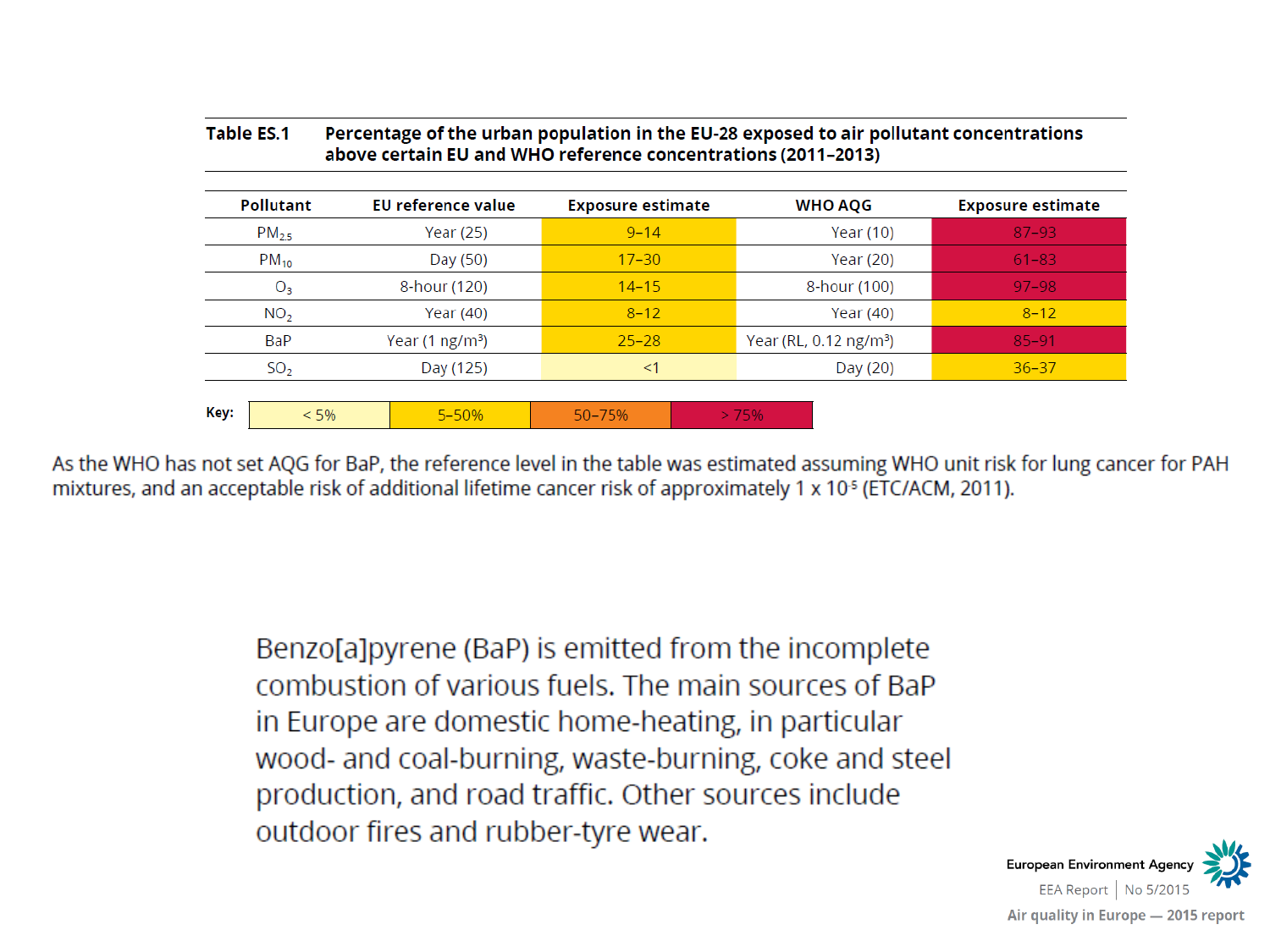

EEA Report No 9/2013 Air quality in Europe - 2013 report

EEA Report | No 5/2014 Air quality in Europe - 2014 report

EEA Report No 5/2015 Air quality in Europe - 2015 report

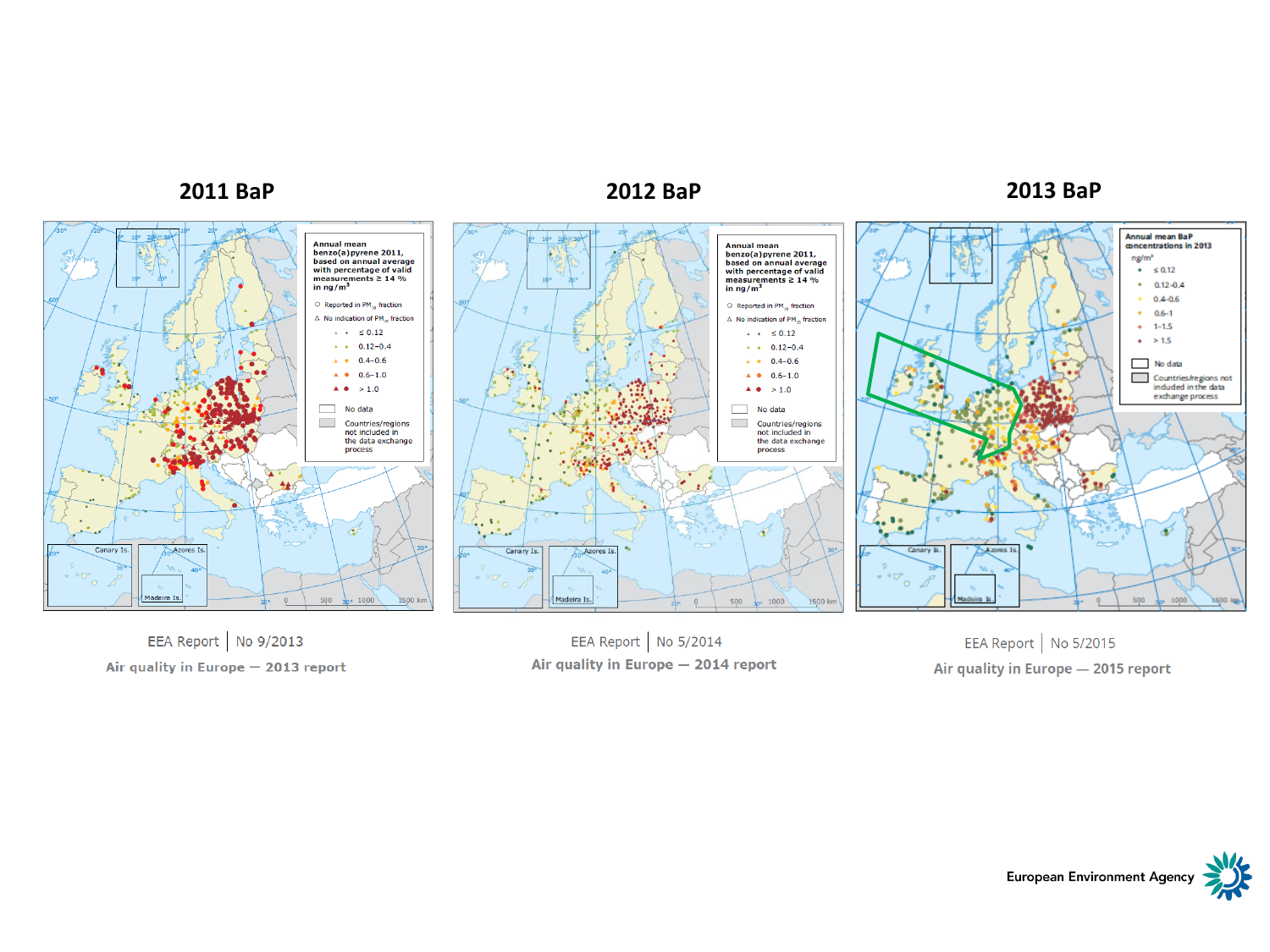